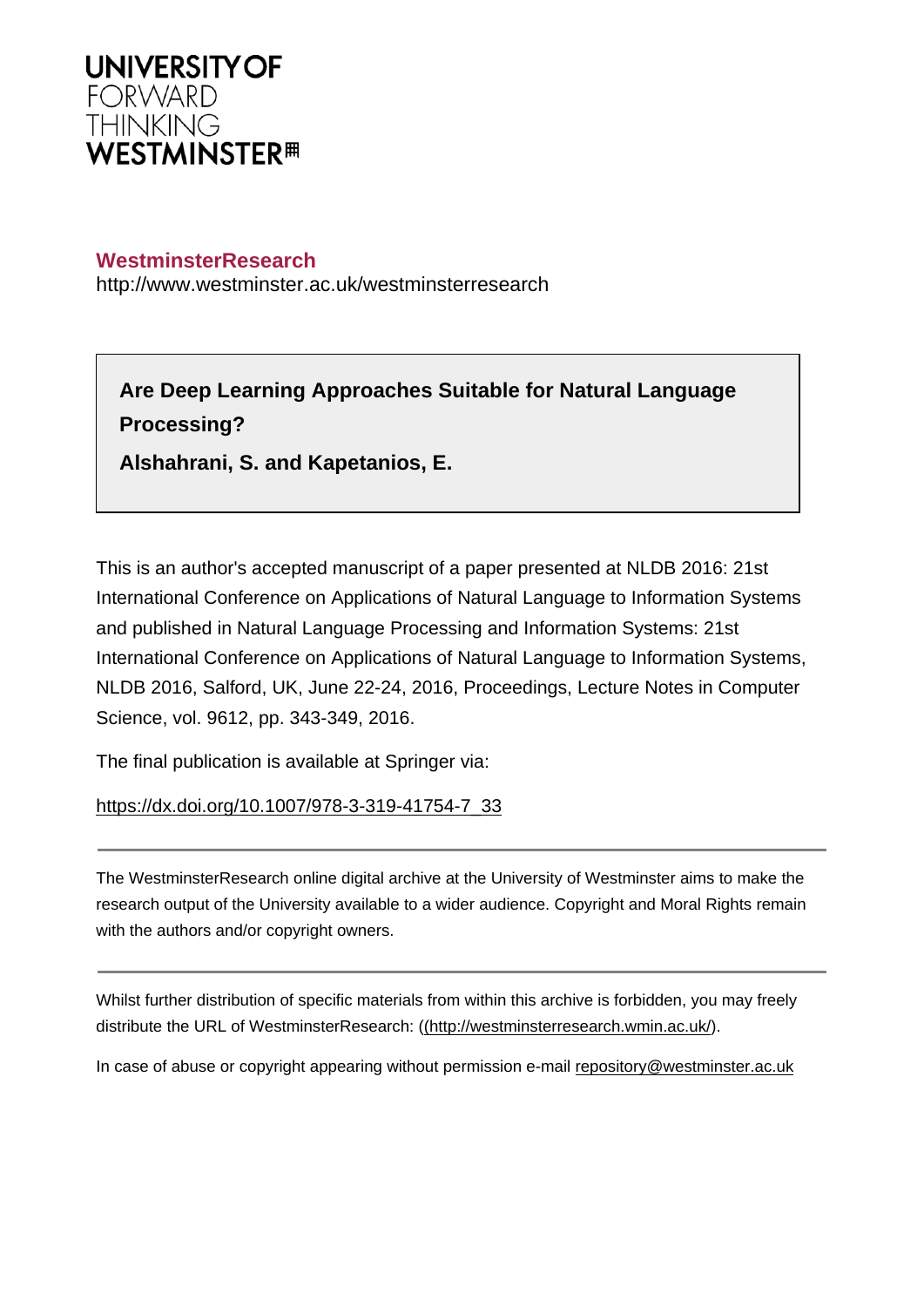# **Are Deep Learning Approaches Suitable for Natural Language Processing?**

S. Alshahrani<sup>\*</sup> and E. Kapetanios<sup>\*</sup>

\* Cognitive Computing Research Group, Computer Science Department, University of Westminster, London, UK

{w1484137@my.westminster.ac.uk, E.Kapetanios@westminster.ac.uk}

**Abstract.** In recent years, Deep Learning (DL) techniques have gained much attention from Artificial Intelligence (AI) and Natural Language Processing (NLP) research communities because these approaches can often learn features from data without the need for human design or engineering interventions. In addition, DL approaches have achieved some remarkable results. In this paper, we have surveyed major recent contributions that use DL techniques for NLP tasks. All these reviewed topics have been limited to show contributions to text understanding, such as sentence modelling, sentiment classification, semantic role labelling, question answering, etc. We provide an overview of deep learning architectures based on Artificial Neural Networks (ANNs), Convolutional Neural Networks (CNNs), Long Short-Term Memory (LSTM), and Recursive Neural Networks (RNNs).

**Keywords:** Deep Learning, Natural Language Processing, Artificial Neural Networks, Convolutional Neural Networks, Long Short-Term Memory, Recursive Neural Networks.

## **1 Introduction**

 Machine Learning (ML) is a robust AI tool, which has shown its usefulness in our daily lives, for example, with technologies used in search engines, image understanding, predictive analytics, transforming speech to text and matching relevant text. All ML approaches can be roughly classified as supervised, unsupervised and semi-supervised.

Building a machine-learning system with features extraction requires specific domain expertise in order to design a classifier model for transforming the raw data into internal representation inputs or vectors. These methods are called representation learning (RL), in which the model automatically feeds in raw data to detect the needed representation.

In particular, the ability to precisely represent words, phrases, sentences (statement or question) or paragraphs, and the relational classifications between them, is essential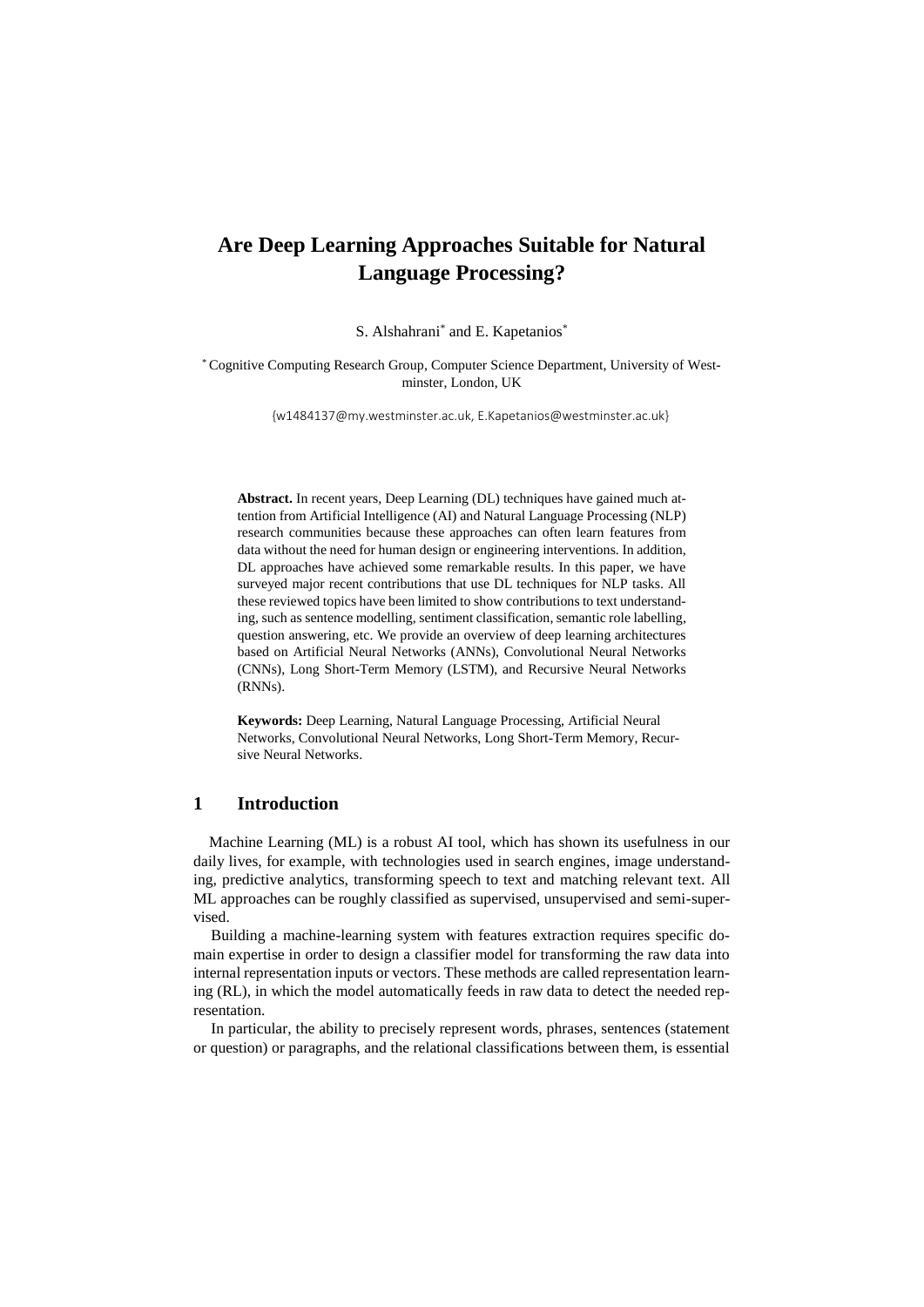to language understanding. Deep learning approaches are similar to RL methods using multiple levels of representational processing [1].

Deep Learning (DL) involves multiple data processing layers, which allow the machine to learn from data, through various levels of abstraction, for a specific task without human interference or previously captured knowledge. Therefore, one could classify DL as unsupervised ML approach. Investigating the suitability of DL approaches for NLP tasks has gained much attention from the ML and NLP research communities, as they have achieved good results in solving bottleneck problems [1]. These techniques have had great success in different NLP tasks, from low level (character level) to high level (sentence level) analysis, for instance, sentence modelling [12], Semantic Role Labelling [4], Named Entity Recognition [19], Question Answering [15], text categorization [11], opinion expression [8], and Machine Translation [9].

The focus of this paper is on DL approaches that are used for NLP tasks. ANNs are discussed in Section 2 below, while CNNs are considered in Section 3. Section 4 discusses the suitability of these techniques for NLP and the implications for future research. We then conclude with a brief overview in Section 5.

## **2 Artificial Neural Networks Approaches**

 A standard neural network consists of many connected units called neurons, each generating a sequence of real-valued activations. Neurons are activated by previous neurons in the circuit, via weighted connections. Each link transforms chains of computational sequences between neurons in a non-linear way. ANNs are robust learning models that are about precisely assigning weights across many levels. They are broadly divided into two types of ANN architectures that can be feed-forward networks (FF-NNs), Recurrent Neural Networks (RNNs) and Recursive Neural Networks [10]. FF-NNs architecture consists of fully connected network layers. The RNNs model, on the other hand, consist of a fully linked circle of neurons connected for the purpose of backpropagation algorithm implementation.

FF-NNs applied to NLP tasks consider syntax features as part of semantic analysis [26]. ANN learning models have been proposed that can be applied to different natural language tasks, such as semantic role labelling and Named Entity Recognition [23]. The advantage of these approaches is to avoid the need for prior knowledge and task specific engineering interventions. FF-NNs models have achieved an efficient performance in tagging systems with low computational requirements [4]. A Neural-Image-QA approach has been proposed, which combines NLP and image representation for a textual question answering system regarding images [16]. However, this system has shown incorrect answers regarding the size of the objects in an image, and also with spatial reasoning questions, such as "which is the largest object?". In another study [28], a novel approach was proposed to match queries with candidate answers (sentences) depending on their semantic meaning, by combing distributed representations and deep learning without the need for features engineering or linguistic expertise. State-of-the-art neural network-based distributional models have achieved a high performance in various natural NLP tasks; for instance, document classification [13] and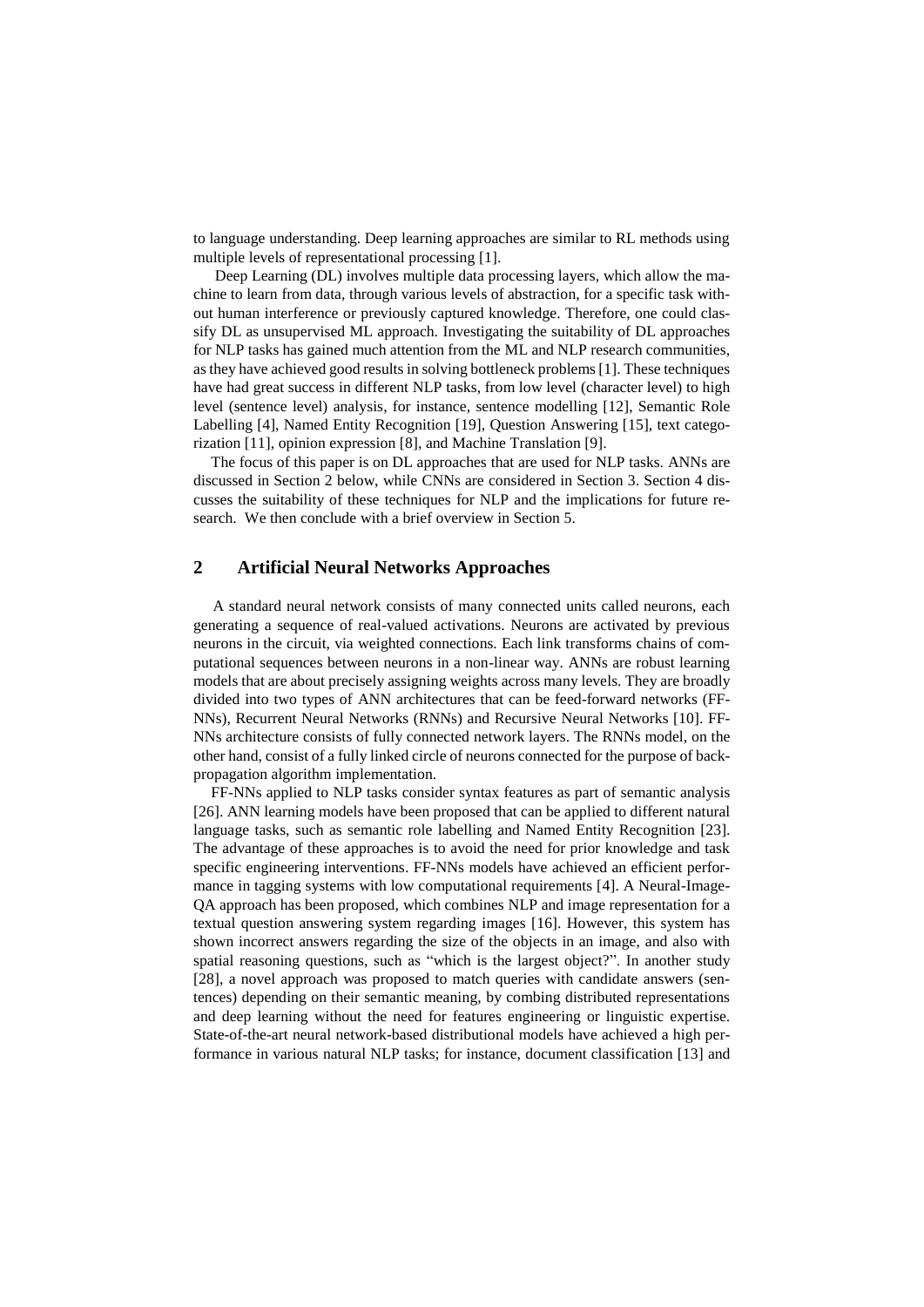Entity Disambiguation and Recognition [23]. Another FF-NNS approach is the ANNABEL model [7], which aspires to simulate the human brain and to become able to process verbal and non-verbal natural language without prior knowledge. This work is based on a large-scale neural architecture which acts as the central executive and interacts with humans through a conversational interface. The lack of control over information flow through memory inspired the ANNABEL team to build their mental action to control the Short-Tern Memory system.

#### **Recurrent Neural Network Approaches**

The RNNs model fully links neurons in a circle of connections for the purpose of back-propagation algorithm implementation. Recurrent Neural Networks have been recommended for processing sequences [10], while Recursive Neural Networks are collections of recurrent networks that can address trees [6]. Another application uses Recurrent Neural Networks for question answering systems about paragraphs [15], and a Neural Responding Machine (NRM) has been proposed for a Short-Text Conversation generator, which is based on neural networks [21]. In addition, Recurrent Neural Networks models offered state-of-the-art performance for sentiment classification [13], target-dependent sentiment classification [25] and question answering [15]. Adaptive Recurrent Neural Network (AdaRNN) is introduced for sentiment classification in Twitter promotions based on the context and syntactic relationships between words [2]. Furthermore, Recurrent Neural Networks are used for the prediction of opinion expression [8].

## **3 Convolutional Neural Networks Architecture**

 CNNs evolved in the field of vision research, where the first use was for performing image classification learning to detect the edges of an image from its raw pixels, in the first layer, and then using the edges to identify simple shapes located in the second layer. These shapes are then used to identify higher-level features such as facial shapes in the higher layers of the network [27].

Applying a non-linear function over a sequence of words, by sliding a window over the sentences, is the key advantage of using CNNs architecture for NLP tasks [57]. This function, which is also called a 'filter', mutates the input (k-word window) into a ddimensional vector that consists of the significant characteristic of the words in the window. Then, a pooling operation is applied to integrate the vectors, resulting from the different channels, into a single n-dimensional vector. This is done by considering the maximum value or the average value for each level across the different windows to capture the important features, or at least the positions of these features. For example, Figure 1 gives an illustration of the CNNs' structure where each filter executes convolution on the input, in this case a sentence matrix, and then produces feature maps, hence it showing two possible outputs. This example is used in the sentence classification model.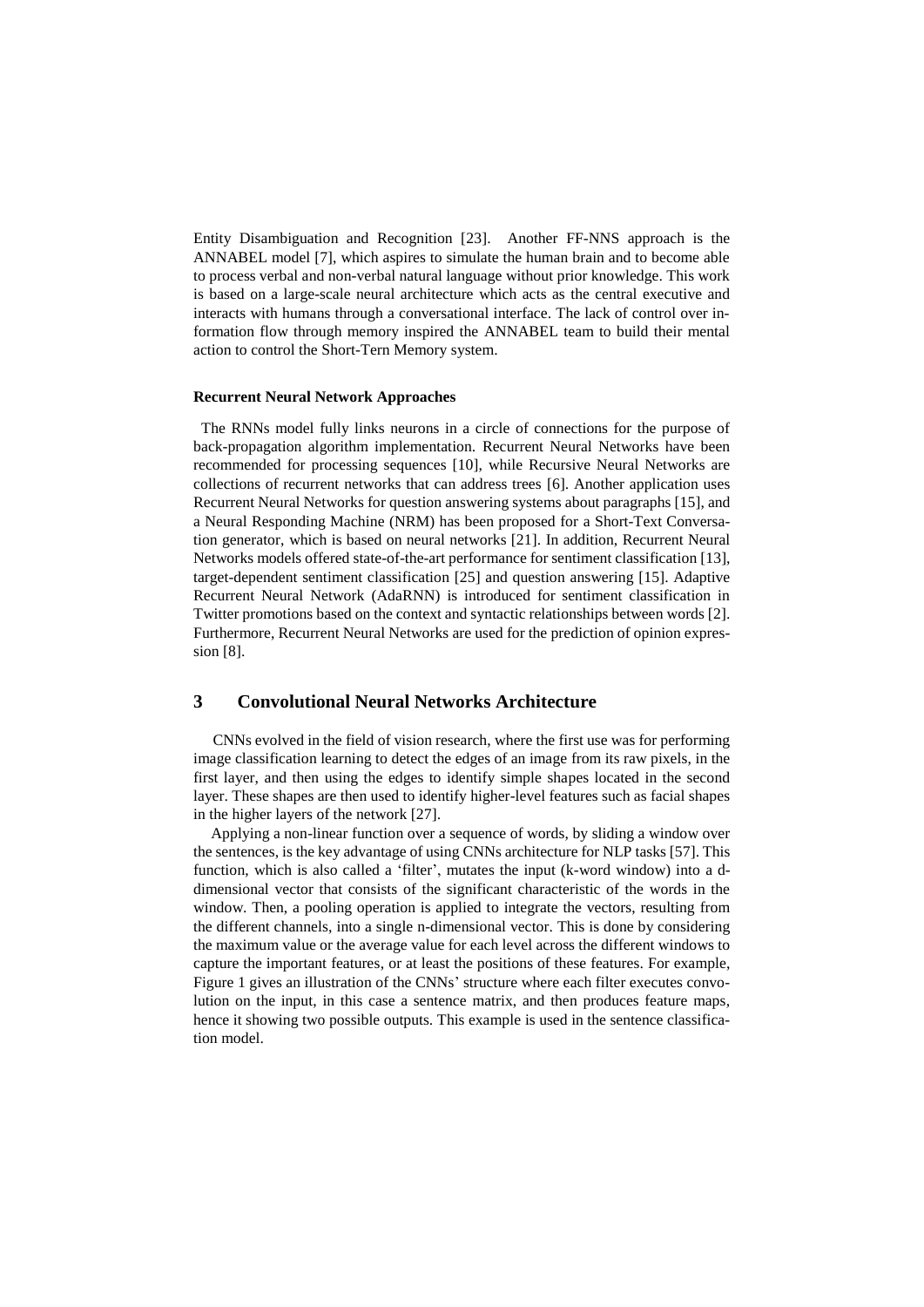Most NLP classification tasks use CNN models and pioneering work has been done using these methods for semantic-role labelling [3], sentiment and question-type classification [14], text understanding from the basic character level [57] and text categorization [11].A further use of CNNs is in the visual question-answering model, known as mQA model, which is able to answer a question about image contents [5]. This model comprises of four parts: a Long Short-Term Memory (LSTM) to extract the query representation, a CNN, another LSTM for processing the context of the answers, and a process part for generating the answer, which can collect the information from the first three parts in order to provide answers. This can be in the form of a word, a phrase or a sentence. A new convolutional latent semantic approach for vector representation learning [22] uses CNNs to deal with ambiguity problems in semantic clustering for short text. However, this model can work appropriately for long text as well [25]. CNNs are proposed for sentiment analysis of short texts that learn features of the text from low levels (characters) to high levels (sentences) to classify sentences in positive or negative prediction analysis. However, this approach can be used for different sentence sizes [18]. The Dynamic CNN (DCNN) is embraced for semantic sentence modelling which includes extracting features from sentences. DCNN is trained by selectively weighting functions between linked network layers [12].

## **4 Discussion and Future Research**

 DL approaches are used for a variety of NLP tasks, as shown in Table 1. This gives an overview of different NLP tasks using NN, CNN and RNN (Recurrent Neural Network) approaches for NLP tasks related to semantic and context analysis. The RNNs model can achieve a competitive performance in NLP tasks with sequence input; but, if the problem deals with sparsity in its input, this can be solved using CNNs. The CNN implementation is most commonly used in NLP classification tasks, such as sentiment classification, question answering, and sentence selection. CNNs have achieved stateof-the-art performance in solving data sparsity problems in large structures of NLP tasks.

In addition, DL learning techniques provide an enhanced performance for NLP tasks due to their ability to its distinguishing features. Firstly, they use powerful performance, provided by advanced CPUs, to improve training processes which are implemented in current deep learning techniques, for NLP tasks. Secondly, they provide functional evidence in terms of representation, as convolutional filters can automatically learn the term representations without requiring prior knowledge. Furthermore, RNNs deal with sequence inputs, and we therefore expect models which use these methods to have a large impact on natural language understanding over the next couple of years.

Conversely, conventional deep learning approaches that may be very appropriate for processing of raw pixels in images cannot work properly for text processing, due to the need for more features and data in the hidden layer parameters [24].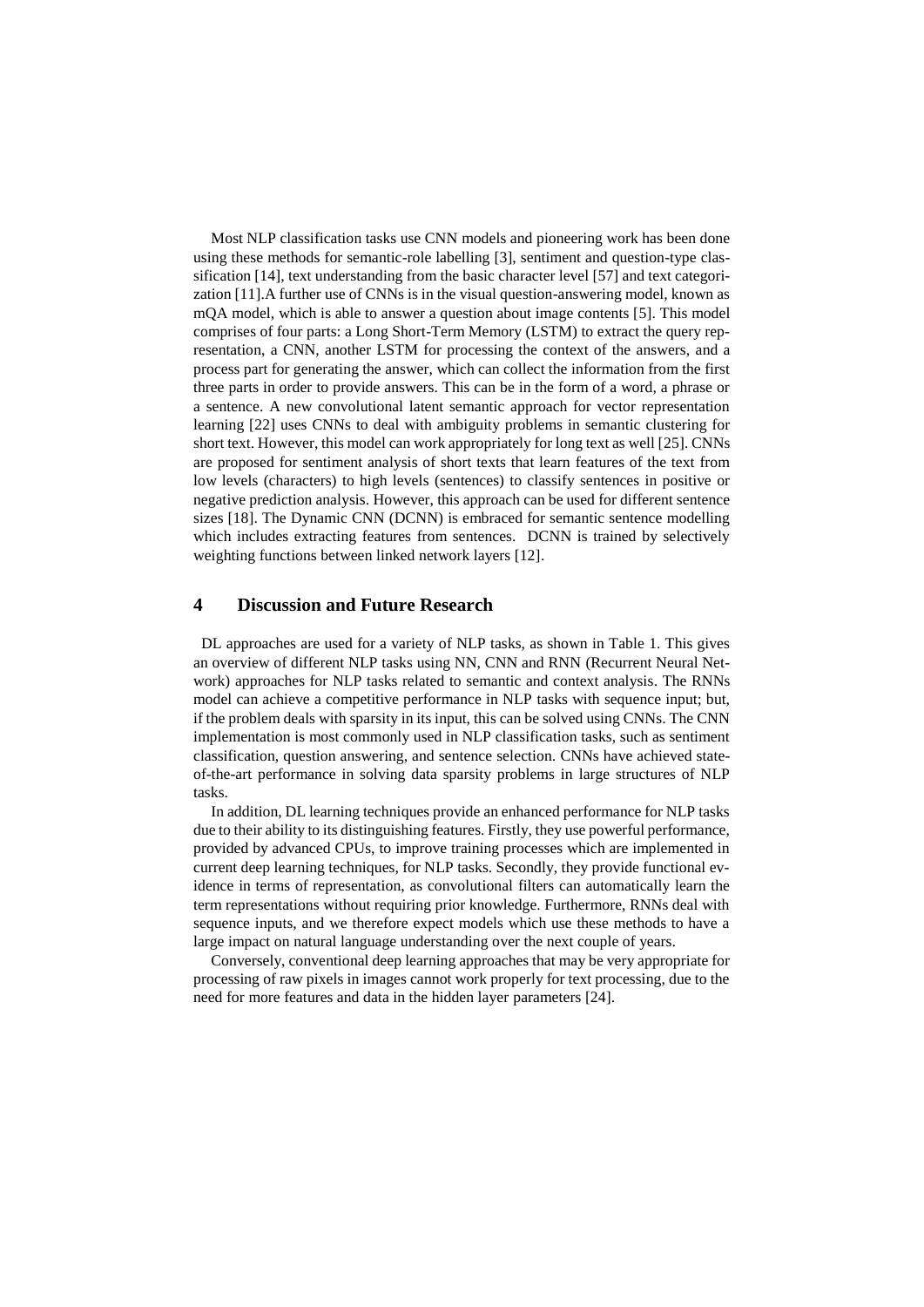| <b>Text Understanding Task</b>       | <b>ANNs</b> | <b>CNNs</b> |  |
|--------------------------------------|-------------|-------------|--|
| Sentence Classification              |             |             |  |
| Named Entity Recognition (NER)       |             |             |  |
| <b>Text Categorization</b>           |             |             |  |
| Semantic Role Labelling              |             |             |  |
| Semantic Clustering                  |             |             |  |
| <b>Short-Text Conversation</b>       |             |             |  |
| Question answering                   |             |             |  |
| Sentiment analysis                   |             |             |  |
| Paraphrase Detection                 |             |             |  |
| <b>Document Classification</b>       |             |             |  |
| Topic Categorization                 |             |             |  |
| <b>Opinion Expression Prediction</b> |             |             |  |

**Table 1.** Gives an overview of different NLP tasks using DL approaches for for NLP tasks related to semantic and context analysis.

 Popular word-embedding models are GloVe (Global Vectors for word representation) [17], Word2vec [20], and embedding algorithms, such as dynamically sized context windows [4]. Word2vec is an open-source Google text processing tool published in 2013. This approach is used for word representation. Word2vec relies upon two algorithms, skip-grams and continuous bag of words (CBOW). The skip-gram model process the current input word using a linear classifier to predict surrounding words in a specific scope, whereas CBOW is a trained model for understanding ambiguous words, based on their context [20]. GloVe is a vector representation word-learning method.

GloVe works by computing the large word co-occurrence matrix in memory, and is dependent on matrix factorization algorithms, making it a good model for optimization. In contrast, Word2Vec goes through sentences directly, treating each co-occurrence separately. The advantage of these approaches (word-embedding) can be combined with other deep learning models to enhance performance for NLP tasks. In addition, a gradient-based method can be used in NN training, which helps to reduce error over a training set.

In addition, further research may explore the suitability of DL for Conversational User Interfaces and/or for dynamic Question Answering, particularly for graph based pattern search and recognition, over Linked Open Data.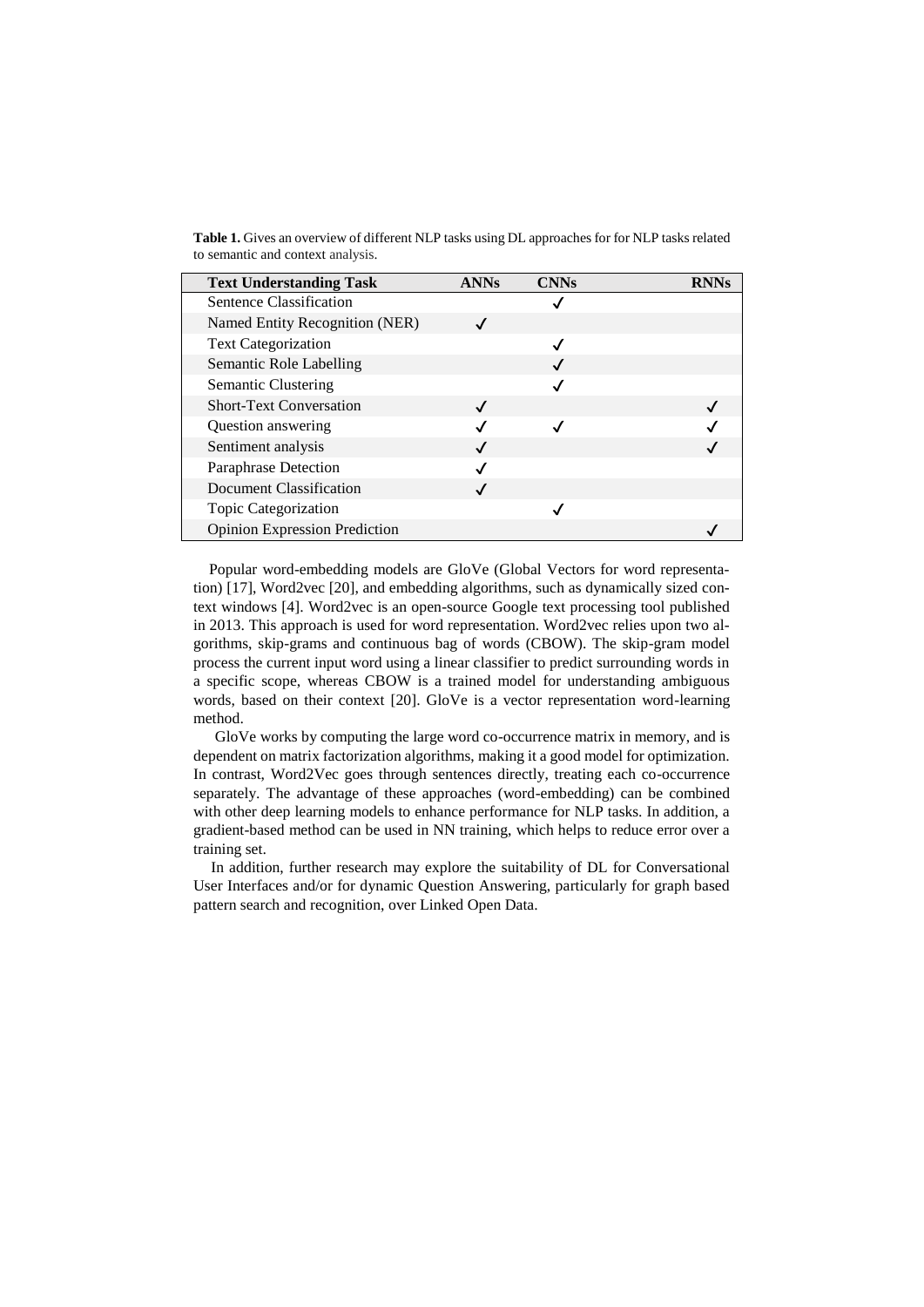

**Fig. 1.** Model of three filter division sizes (2, 3 and 4) of CNNs architecture for sentence classification. (Source: Zhang, Y. & Wallace, B. (2015)).

### **5 Conclusion**

 In this paper, we have presented an overview of the deep learning based approach to natural language processing tasks. Different studies are included in this review, covering various NLP tasks that implemented ANNs, CNNs, RNNs and LSTM. These approaches can be combined with other deep learning models to develop improved performance for NLP tasks. The advantage of using these approaches is to avoid the need for prior knowledge and human engineering interventions. The key conclusion from this overview is that deep learning approaches are ideal for solving data sparsity problems in large structures, while CNNs have the advantage of fast performance and also providing functional evidence for representational learning and feature extraction.

We have not discussed statistical surveys or performance comparisons relating to deep learning techniques used for NLP tasks. This should be explored comprehensively as part of future research.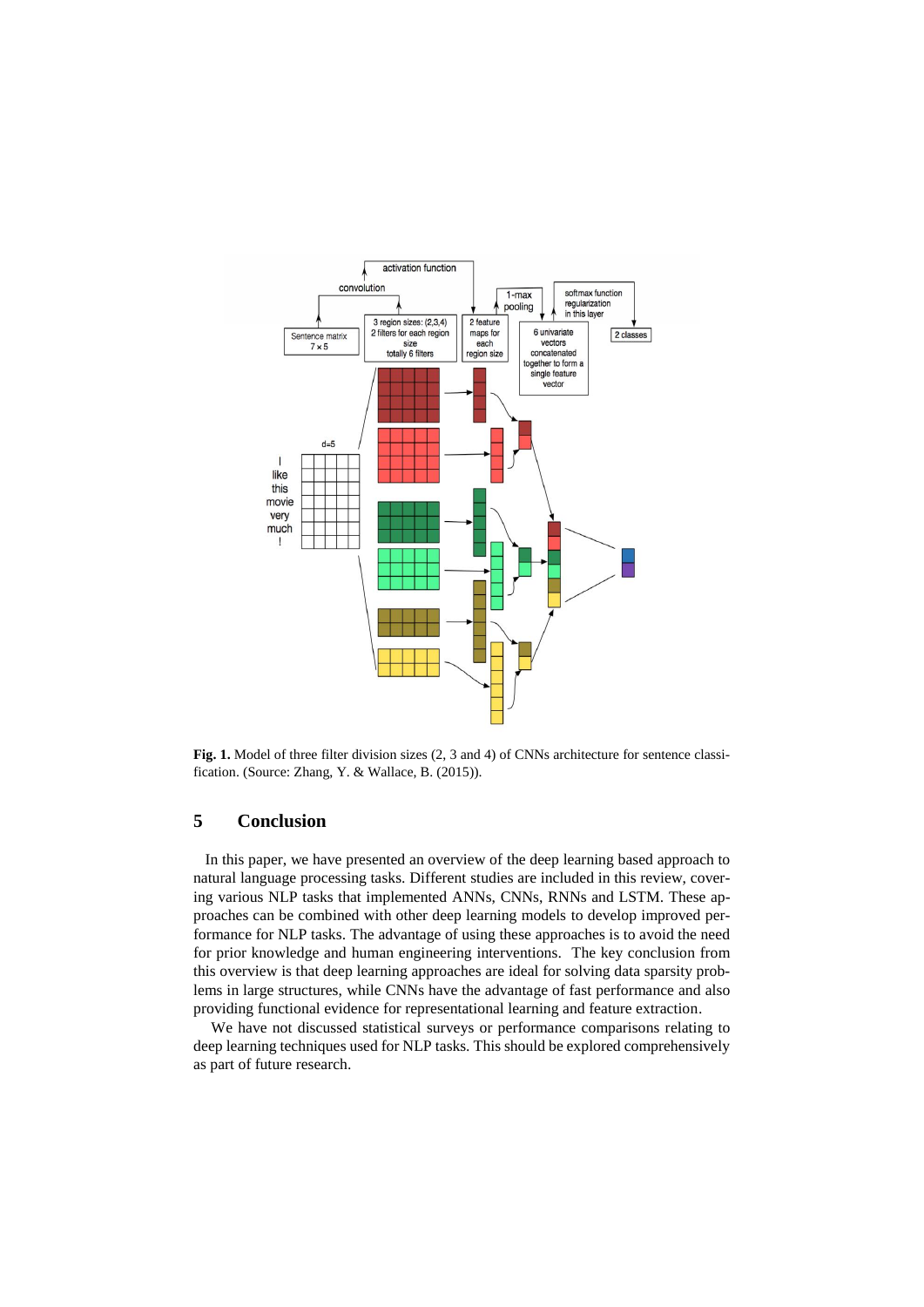## **References:**

- 1. Ba, L. & Caurana, R.: Do Deep Nets Really Need to be Deep ? arXiv preprint arXiv:1312.6184, 521(7553), pp.1-6 (2013).
- 2. Dong, L., Wei, F., Tan, C., Tang, D., Zhou, M., & Xu, K.: Adaptive Recursive Neural Network for Target-dependent Twitter Sentiment Classification. In: Acl-2014, 49–54 (2014).
- 3. Collobert, R. & Weston, J.: Fast semantic extraction using a novel neural network architecture. In: Proceedings of the 45th Annual Meeting of the ACL (pp. 560– 567) (2007).
- 4. Collobert, R. Weston, J. Bottou, M. Karlen, K. Kavukcuglu, P. Kuksa.: Natural Language Processing (Almost) from Scratch. In: Journal of Machine Learning Research 12:2493–2537(2011).
- 5. Gao, H., Mao, J., Zhou, J., Huang, Z., Wang, L. & Xu, W.: Are You Talking to a Machine? Dataset and Methods for Multilingual Image Question Answering. In: Arxiv, 1–10 (2015).
- 6. Goller, C. & Kuchler, A.: Learning Task-Dependent Distributed Representations by Backpropagation through Structure. In: Proc. of the ICNN-96, pp. 347–352. IEEE (1996).
- 7. Golosio, B., Cangelosi, A., Gamotina, O. & Masala, G. L.: A Cognitive Neural Architecture Able to Learn and Communicate through Natural Language. Plos One, 10(11) (2015).
- 8. Irsoy, O., & Cardie, C.: Opinion Mining with Deep Recurrent Neural Networks. Emnlp-2014, 720–728 (2014).
- 9. Jean, S., Cho, K., Memisevic, R., Bengio, Y.: On using very large target vocabulary for neural machine translation. In Proc. ACL-IJCNLP (2015).
- 10. J. L. Elman.: Finding structure in time. In: Cognitive science, 14(2):179-211 (1990).
- 11. Johnson, R., Zhang, T.: Semi-supervised Convolutional Neural Networks for Text Categorization via Region Embedding, 1-12 (2015).
- 12. Kalchbrenner, N., Grefenstette, E., Blunsom, P. : A Convolutional Neural Network for Modelling Sentences. In: Proceedings of the 52nd Annual Meeting of the Association for Computational Linguistics, {ACL} 2014, June 22- 27, 2014, Baltimore, MD, USA, Vol 1: Long Papers (pp. 655–665) (2014).
- 13. Karl Moritz Hermann, Phil Blunsom.: Multilingual Models for Compositional Distributional Semantics. In Proceedings of ACL (2014).
- 14. Kim, Y.: Convolutional Neural Networks for Sentence Classification. Proceedings of the 2014 Conference on Empirical Methods in Natural Language Processing (EMNLP 2014), 1746-1751(2014).
- 15. M. Iyyer, J. Boyd-Graber, L. Claudino, R. Socher, H. D. III.: A neural network for factoid question answering over paragraphs. In EMNLP (2014).
- 16. Malinowski, M., Rohrbach, M. & Fritz, M. : Ask Your Neurons: A Neuralbased Approach to Answering Questions about Images. (2015). In: IEEE International Conference on Computer Vision, 1-9 (2015).
- 17. Pennington, J., Socher, R., Manning. : GloVe: Global Vectors for Word Representation. In: EMNLP (2014).